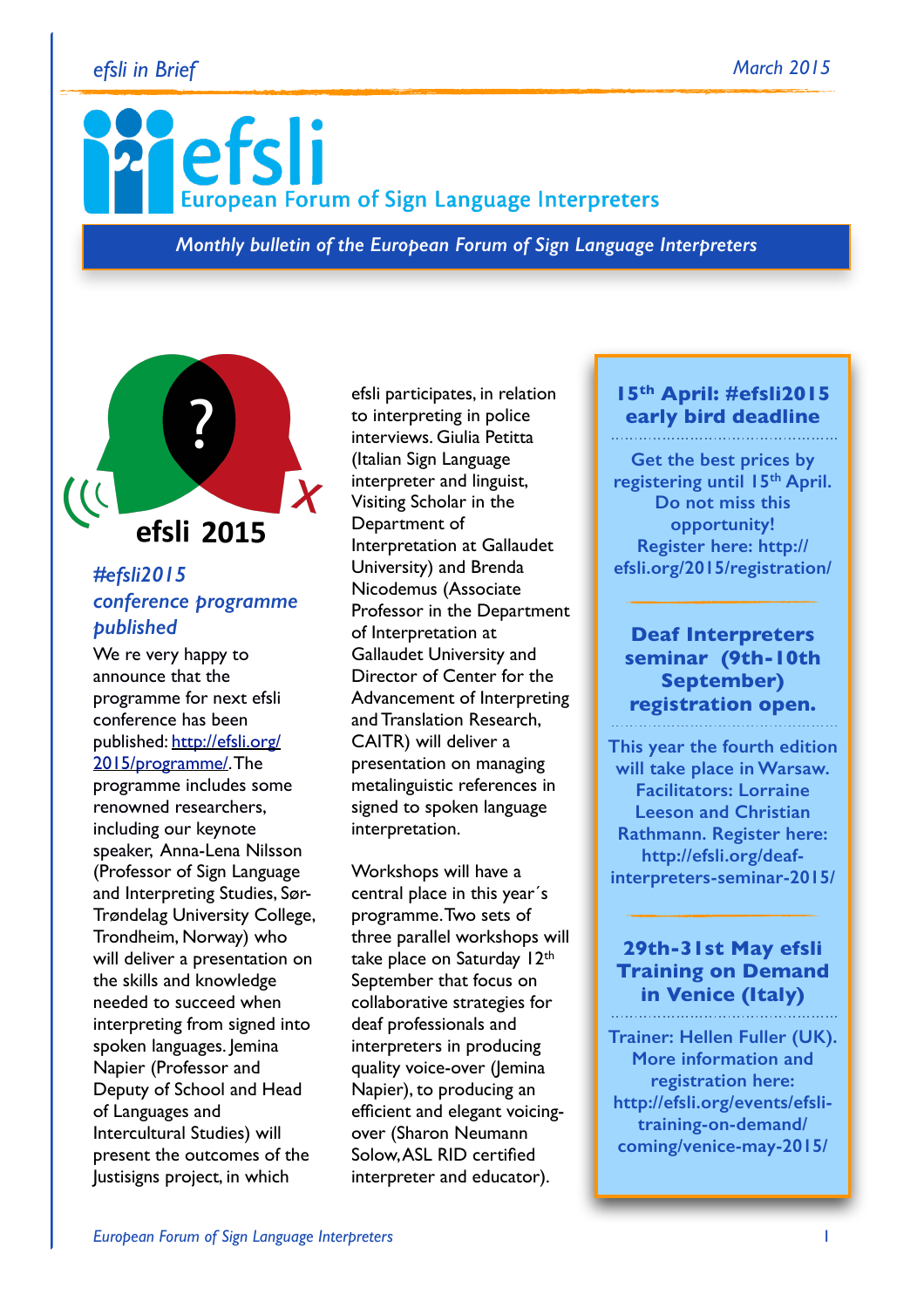# *efsli in Brief March 2015*

Many interesting proposals from across Europe and beyond will be presented in Warsaw. Important: the early bird deadline for registrations is 15th April. Don't miss it!

# *Deaf interpreters working seminar in Warsaw*

For the fourth consecutive year, the efsli Deaf Interpreters working seminar will take place just before the efsli AGM and conference. The theme of this year's working seminar is "The argument for the use of Deaf Interpreters." The aim of the seminar is to explore the arguments for engaging Deaf interpreters in such settings as courts, hospitals, conferences, schools, etc., where the accuracy and effectiveness of communication as well as cultural adaptability is very crucial. Participants will also explore the advantages of team interpreting for deaf and hearing consumers, how to encourage hearing interpreters to work in teams with their Deaf colleagues, how Deaf consumers can argue for their right to a deaf interpreter, how to develop arguments stating that Deaf interpreters should have the same training, work opportunities and working conditions as their hearing colleagues and finally, how to engage in national sign

language interpreter associations. This year the seminar leaders will be Prof. Dr. Lorraine Leeson (Trinity College Dublin, Ireland) and Prof. Dr. Christian Rathmann (University of Hamburg, Germany). Registration is open: *http://efsli.org/deaf[interpreters-seminar-2015/](http://efsli.org/deaf-interpreters-seminar-2015/)*

# *Extra efsli Board meeting in Brussels*

An extra efsli Board meeting has been scheduled on Brussels on 2-3 May to discuss the new efsli structure proposal to be presented to the full members. In addition, Board members will take this opportunity to discuss efsli's project work – current and planned – and attend to the financial work associated with this.

#### *Justisigns project update*

The Justisigns project, in which efsli participates as a partner, continues to develop. For example, in Ireland, Trinity College Dublin has hosted several sessions for prospective Deaf Interpreters. Currently, in Ireland there are only 3-5 Deaf Interpreters regularly available for work. Trinity College Dublin goal is to support skill development for a small pool of prospective Deaf Interpreters over the life of Justisigns, offering training for working in police settings. To date they have run a 2 day

workshop with Robyn Dean and Dr. Bob Pollard (Rochester, USA) on using Demand Control Schema in Police settings; a 2 day workshop on basic skill development (Teresa Lynch, Centre for Deaf Studies, Trinity College Dublin) and a public lecture on 'Deaf Victims of Crime' delivered by Dr. Gill Harold (University College Cork). The Irish police force, An Garda Siochana, has been sanctioned to work with Trinity College on this project and it is hoped that there will be some very practical outcomes from this collaboration.

Efsli has engaged in dissemination activities for the project, along with another EU-NGO, EULITA (European Legal Interpreters and Translators Association). This has included dissemination of an invitation to complete a survey on how member states handle the provision of interpreting in legal settings. The results have been compiled by Justisigns team members Jemina Napier (Heriot Watt University, Scotland) and Tobias Haug (HfH Switzerland). A presentation on some of the outcomes of the lustisigns project  $$ including this survey - will be delivered at the 2015 efsli conference by Jemina Napier.